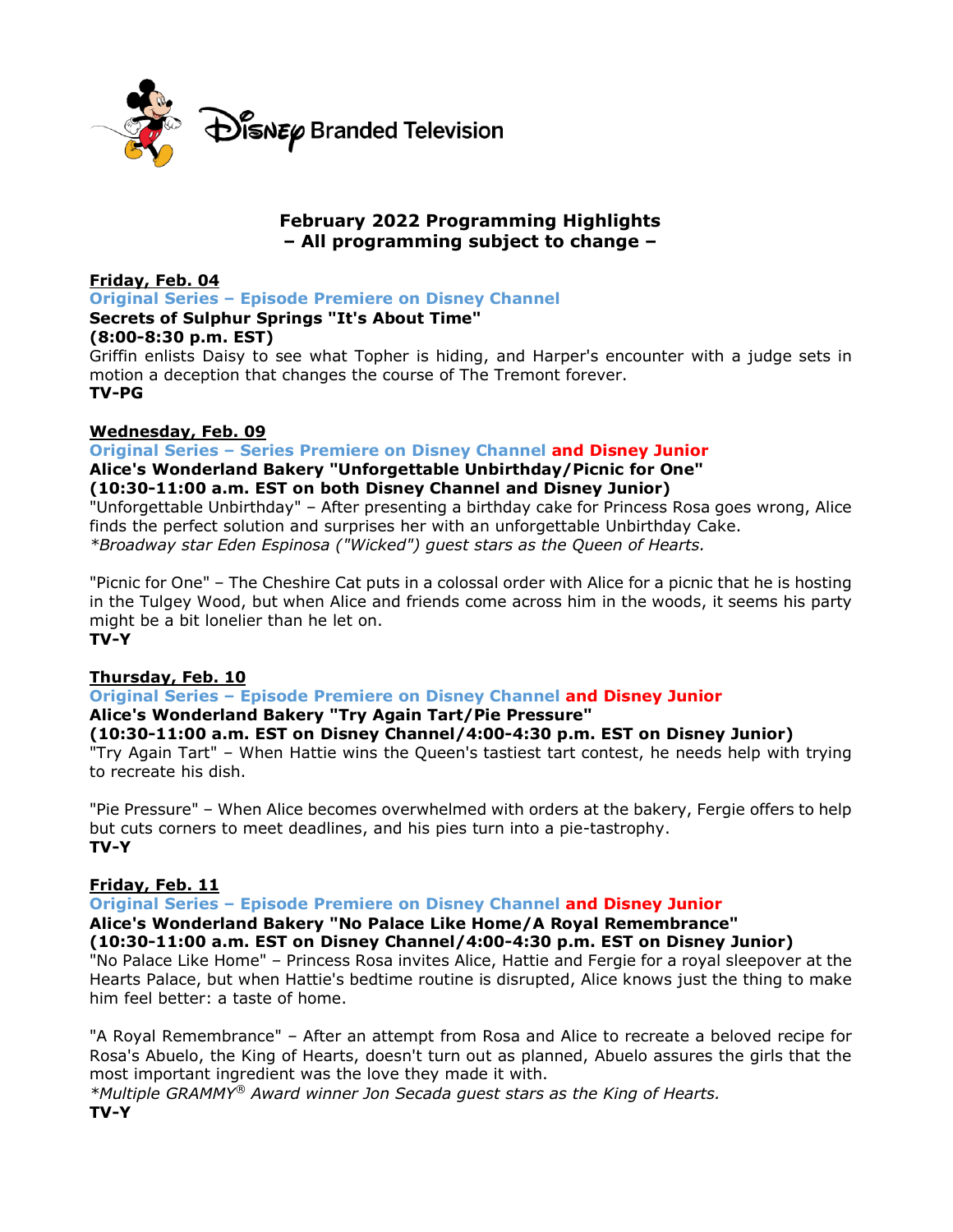## **Original Series – Episode Premiere on Disney Channel**

# **Secrets of Sulphur Springs "Crunch Time"**

## **(8:00-8:30 p.m. EST)**

Harper realizes the true reason Grace's ghost sent her into the past, and The Tremont experiences an unexplainable power surge.

**TV-PG**

## **Saturday, Feb. 12**

**Original Series – Season Three Premiere on Disney Channel**

## **Big City Greens "Papaganda/Boss Life"**

#### **(9:00-9:30 a.m. EST)**

"Papaganda" – Bill forces his family to embrace a "Live, Laugh, Love." philosophy. *\*Lennon Parham ("Bob's Burgers") guest stars as Janice.*

"Boss Life" – Gloria tries to maintain her café's perfect rating. *\*Guest voice Elizabeth Hanks returns as Angelina.* **TV-Y7**

## **Original Series – Episode Premiere on Disney Channel**

## **The Ghost and Molly McGee "Ice Princess/Ready, Set, Snow!" (9:30-10:00 a.m. EST)**

"Ice Princess" – When a ghost causes an ice storm in Brighton, only Dad can save the town from eternal winter.

"Ready, Set, Snow!" – When Molly gets her first snow day, she struggles to give up on her perfect vision.

**TV-Y7**

## **Friday, Feb. 18**

## **Original Series – Episode Premiere on Disney Channel and Disney Junior**

## **Alice's Wonderland Bakery "Alice's Stormy Afternoon/Into the Tulgey Wood" (10:30-11:00 a.m. EST on Disney Channel/4:00-4:30 p.m. EST on Disney Junior)**

"Alice's Stormy Afternoon" – Alice makes a treat for Mother Rose's baby buds but goes overboard with a special ingredient.

*\*Broadway star Mandy Gonzalez ("Hamilton") guest stars as Mother Rose.*

"Into the Tulgey Wood" – Rosa's first camping trip goes awry when the Card Guards insist on accompanying her, and their overprotective nature interferes at every step of the way. **TV-Y**

## **Original Series – Episode Premiere on Disney Junior**

# **The Chicken Squad "Tully Trouble/Porcu-Popper"**

**(11:00-11:30 a.m. EST)**

"Tully Trouble" – When Captain Tully goes missing, the Chicken Squad goes on a quest to find her.

"Porcu-Popper" – When a shy porcupine, Quilla, moves into town, the Chicken Squad do their best to make her feel welcome.

*\*Chrissie Fit ("Pitch Perfect" franchise) guest stars as Quilla.* **TV-Y**

**Original Series – Episode Premiere on Disney Channel**

## **Secrets of Sulphur Springs "Check-Out Time**

## **(8:00-8:30 p.m. EST)**

Harper makes a big promise to Daisy; Harper and Griffin share an original document about the Tremont; Grace makes an unexpected appearance.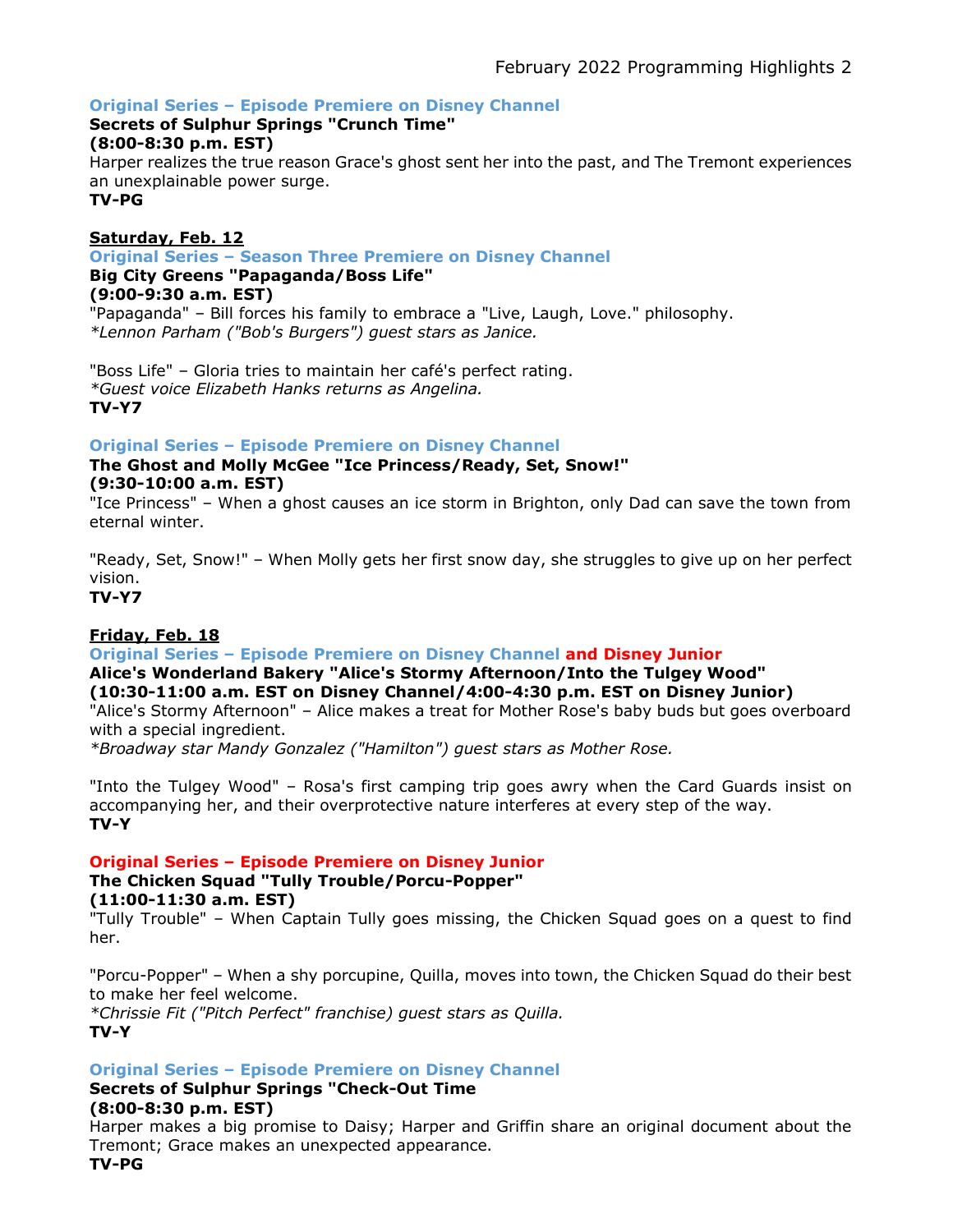## **Saturday, Feb. 19**

## **Original Series – Episode Premiere on Disney Channel**

## **Big City Greens "Little Buddy/Zen Garden"**

**(9:00-9:30 a.m. EST)**

"Little Buddy" – Cricket mentors a wild child, and Tilly develops a cult following.

"Zen Garden" – Nancy tries to prove herself on the farm. Bill struggles to relax at a fancy spa with Gramma.

*\*Karamo Brown ("Queer Eye") guest stars as Kludge Steering Wheel.* **TV-Y7**

## **Original Series – Episode Premiere on Disney Channel**

#### **The Ghost and Molly McGee "Game Night/The Don't-Gooder" (9:30-10:00 a.m. EST)**

"Game Night" – The McGees let competition get the best of them during family game night.

"The Don't-Gooder" – When Andrea steals credit for Molly's volunteer work, Molly tries to expose her.

**TV-Y7**

## **Friday, Feb. 25**

**Original Series – Episode Premiere on Disney Channel and Disney Junior**

**Alice's Wonderland Bakery "Gallymoggers Granola/Sour Grapes"**

#### **(10:30-11:00 a.m. EST on Disney Channel/4:00-4:30 p.m. EST on Disney Junior)**

"Gallymoggers Granola" – When Hattie eats too much of Cheshire Cat's granola, he starts to disappear just like Cheshire, so Alice must find the perfect recipe to bring him back.

"Sour Grapes" – Rosa attends her first Great Grape Picnic, where she tries new foods with Alice's and friends' help.

#### **TV-Y**

## **Original Series – Episode Premiere on Disney Channel**

# **Secrets of Sulphur Springs "Time Is Not On Our Side"**

**(8:00-8:30 p.m. EST)**

In the midst of the grand reopening of The Tremont, Griffin and Harper receive an ominous message from Mrs. Barker.

## **TV-PG**

## **Saturday, Feb. 26**

**Original Series – Episode Premiere on Disney Channel**

# **Big City Greens "No Service/Takened"**

**(9:00-9:30 a.m. EST)**

"No Service" – Cricket is halted at a convenience store due to their "No Shoes, No Service" policy. *\*Eugene Cordero ("Star Trek: Lower Decks") and Ken Marino ("Fresh off the Boat") guest voice Clark and Dirk, respectively.*

"Takened" – When Remy throws Vasquez a surprise party, Bill's secret-keeping is put to the test. *\*Joe Manganiello ("Zack Snyder's Justice League") guest stars as Viper Fang.* **TV-Y7**

**Original Series – Episode Premiere on Disney Channel**

# **The Ghost and Molly McGee "Innocent Until Proven Ghostly/Twin Trouble" (9:30-10:00 a.m. EST)**

"Innocent Until Proven Ghostly" – Molly tries to prove Scratch's innocence when he's falsely accused of a crime.